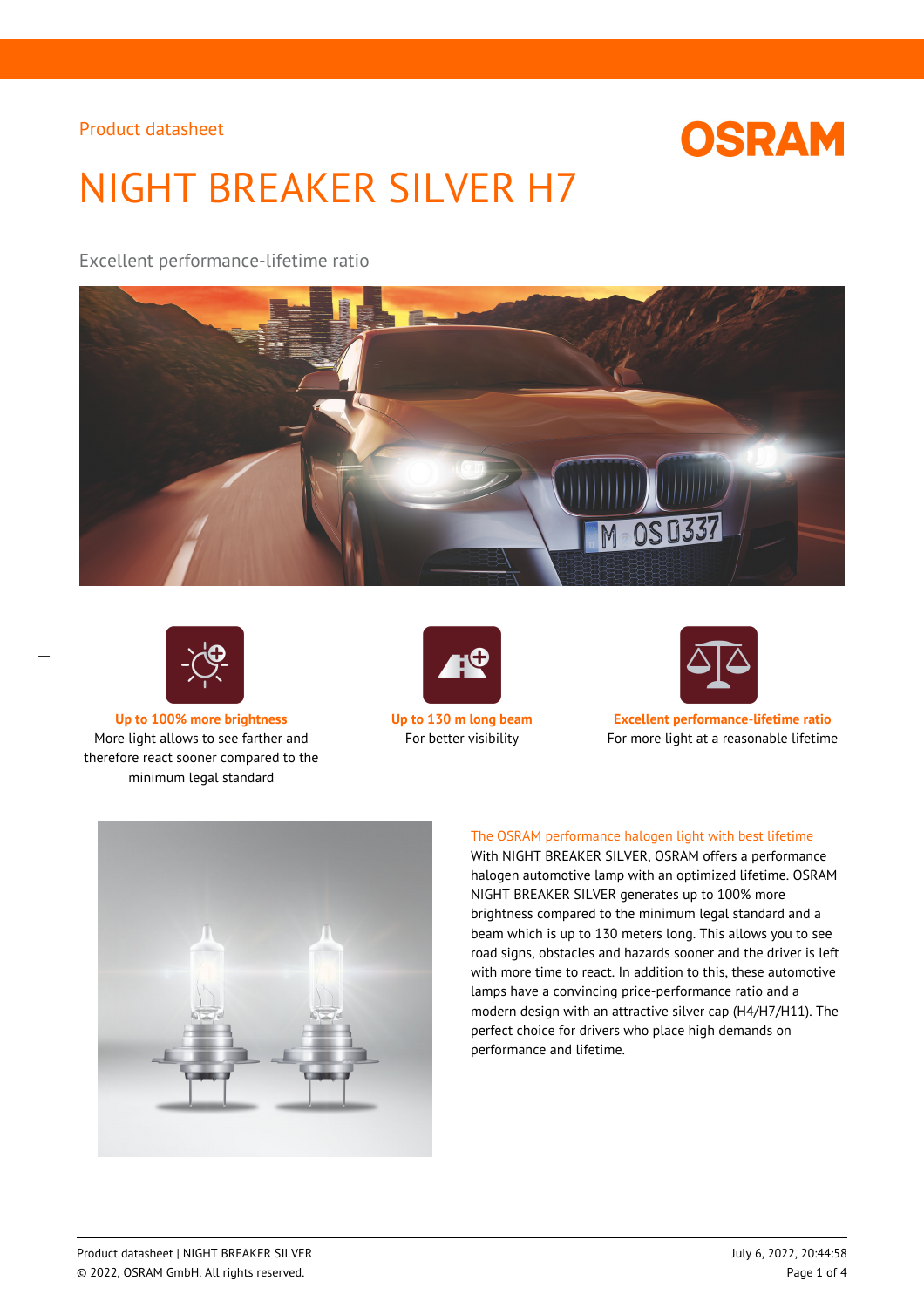## Technical data

## **Product information**

| Order reference                             | 64210NBS               |  |
|---------------------------------------------|------------------------|--|
| Application (Category and Product specific) | Halogen headlight lamp |  |

## **Electrical data**

| Power input         | 58 W <sup>1</sup> |
|---------------------|-------------------|
| Nominal voltage     | 12.0 V            |
| Nominal wattage     | 55.00 W           |
| <b>Test voltage</b> | 13.2 V            |

1) Maximum

 $\overline{a}$ 

## **Photometrical data**

| <b>Luminous flux</b>    | 1500 lm |
|-------------------------|---------|
| Luminous flux tolerance | ±10%    |

# **Dimensions & weight**



| <b>Diameter</b>       | $11.3 \text{ mm}$ |
|-----------------------|-------------------|
| <b>Product weight</b> | 12.50q            |
| Length                | 59.0 mm           |

## **Lifespan**

| Lifespan B3 | 330h |
|-------------|------|
| Lifespan Tc | 550h |

## **Additional product data**

|  | Base (standard designation) | PX26d |
|--|-----------------------------|-------|
|--|-----------------------------|-------|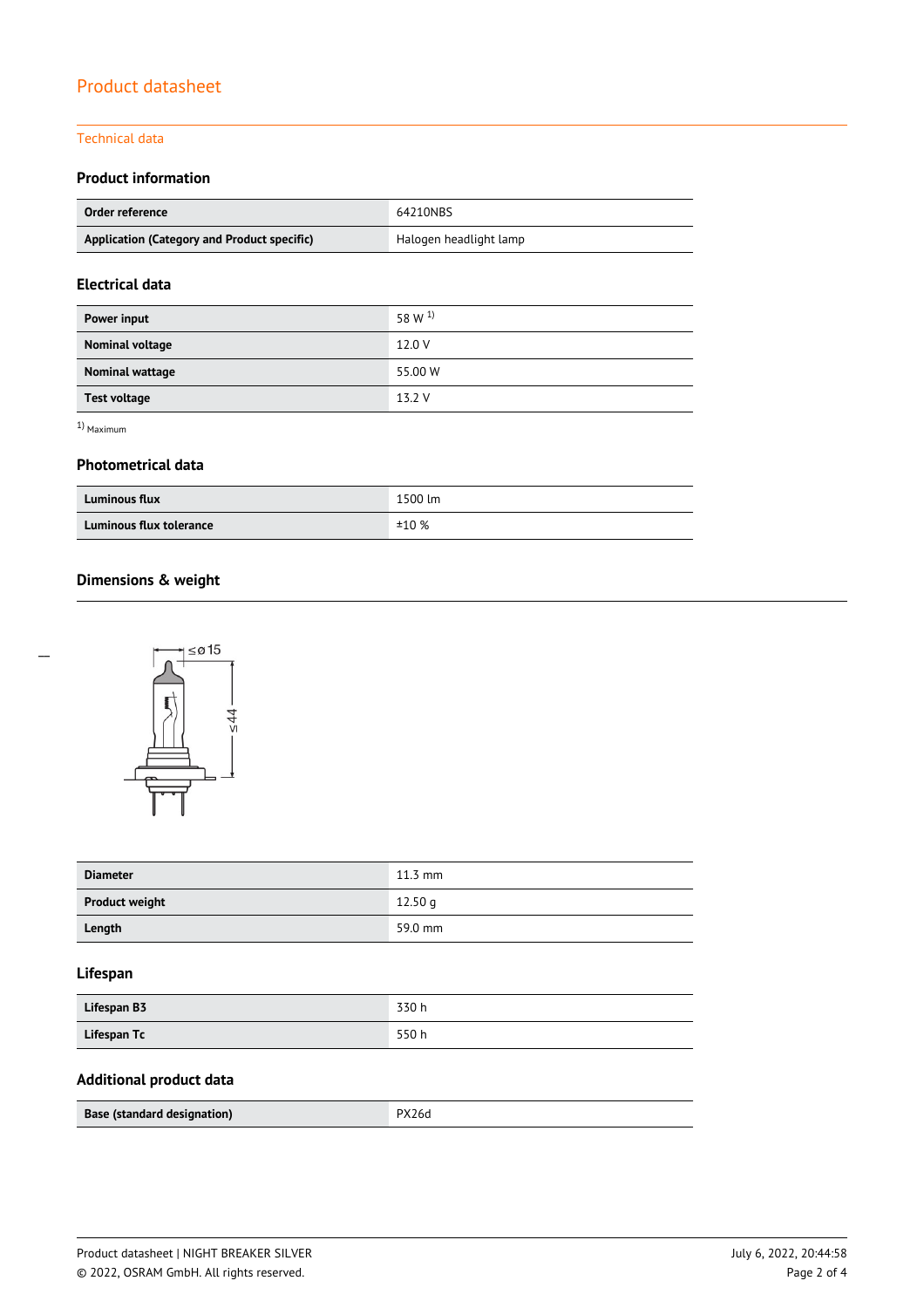### **Capabilities**

| <b>Technology</b>                       | <b>HAL</b> |  |
|-----------------------------------------|------------|--|
| Certificates & standards                |            |  |
| <b>ECE category</b>                     | H7         |  |
| <b>Country specific categorizations</b> |            |  |
| Order reference                         | 64210NBS   |  |

## **Environmental information**

## **Information according Art. 33 of EU Regulation (EC) 1907/2006 (REACh)**

| Date of Declaration               | 23-06-2022                                                                                                                          |
|-----------------------------------|-------------------------------------------------------------------------------------------------------------------------------------|
| <b>Primary Article Identifier</b> | 4052899992719   4052899992511   4052899579187<br>  4052899992634   4052899992771  <br>4052899992733   4052899992696   4052899992757 |
| Candidate List Substance 1        | No declarable substances contained                                                                                                  |
| Declaration No. in SCIP database  | In work                                                                                                                             |

#### Logistical Data

 $\overline{a}$ 

| <b>Product code</b> | <b>Product description</b>        | Packaging unit<br>(Pieces/Unit) | <b>Dimensions (length</b><br>x width x height) | Volume                  | <b>Gross weight</b> |
|---------------------|-----------------------------------|---------------------------------|------------------------------------------------|-------------------------|---------------------|
| 4052899579187       | NIGHT BREAKER<br>SILVER H7        | Unpacked<br>1                   | $- x - x -$                                    |                         | 16.00 <sub>q</sub>  |
| 4052899579194       | NIGHT BREAKER<br>SILVER H7        | Shipping carton box<br>180      | 345 mm x 255 mm x<br>240 mm                    | $21.11$ dm <sup>3</sup> | 2909.00 g           |
| 4052899992511       | NIGHT BREAKER<br>SILVER H7        | <b>Blister</b><br>1             | 135 mm $\times$ 95 mm $\times$<br>35 mm        | $0.45$ dm <sup>3</sup>  | 24.00 <sub>q</sub>  |
| 4052899992528       | NIGHT BREAKER<br>SILVER H7        | Shipping carton box<br>10       | 279 mm x 115 mm x<br>146 mm                    | 4.68 $\rm{dm^{3}}$      | 318.00 g            |
| 4052899992634       | NIGHT BREAKER<br>SILVER H7        | Folding carton box<br>1         | 34 mm x 34 mm x<br>58 mm                       | $0.07$ dm <sup>3</sup>  | 16.00 q             |
| 4052899992641       | <b>NIGHT BREAKER</b><br>SILVER H7 | <b>Bundle</b><br>10             | $- X - X -$                                    |                         |                     |
| 4052899992658       | <b>NIGHT BREAKER</b><br>SILVER H7 | Shipping carton box<br>100      | 356 mm x 186 mm x<br>129 mm                    | $8.54 \text{ dm}^3$     | 1762.00 g           |
| 4052899992719       | NIGHT BREAKER<br>SILVER H7        | Hard Cover Box<br>2             | 114 mm $\times$ 49 mm $\times$<br>106 mm       | $0.58$ dm <sup>3</sup>  | 117.00 g            |
| 4062172058827       | NIGHT BREAKER<br>SILVER H7        | Shipping carton box<br>10       | 268 mm x 126 mm x<br>$125$ mm                  | 4.22 $dm^3$             | 670.00 g            |

The mentioned product code describes the smallest quantity unit which can be ordered. One shipping unit can contain one or more single products. When placing an order, for the quantity please enter single or multiples of a shipping unit.